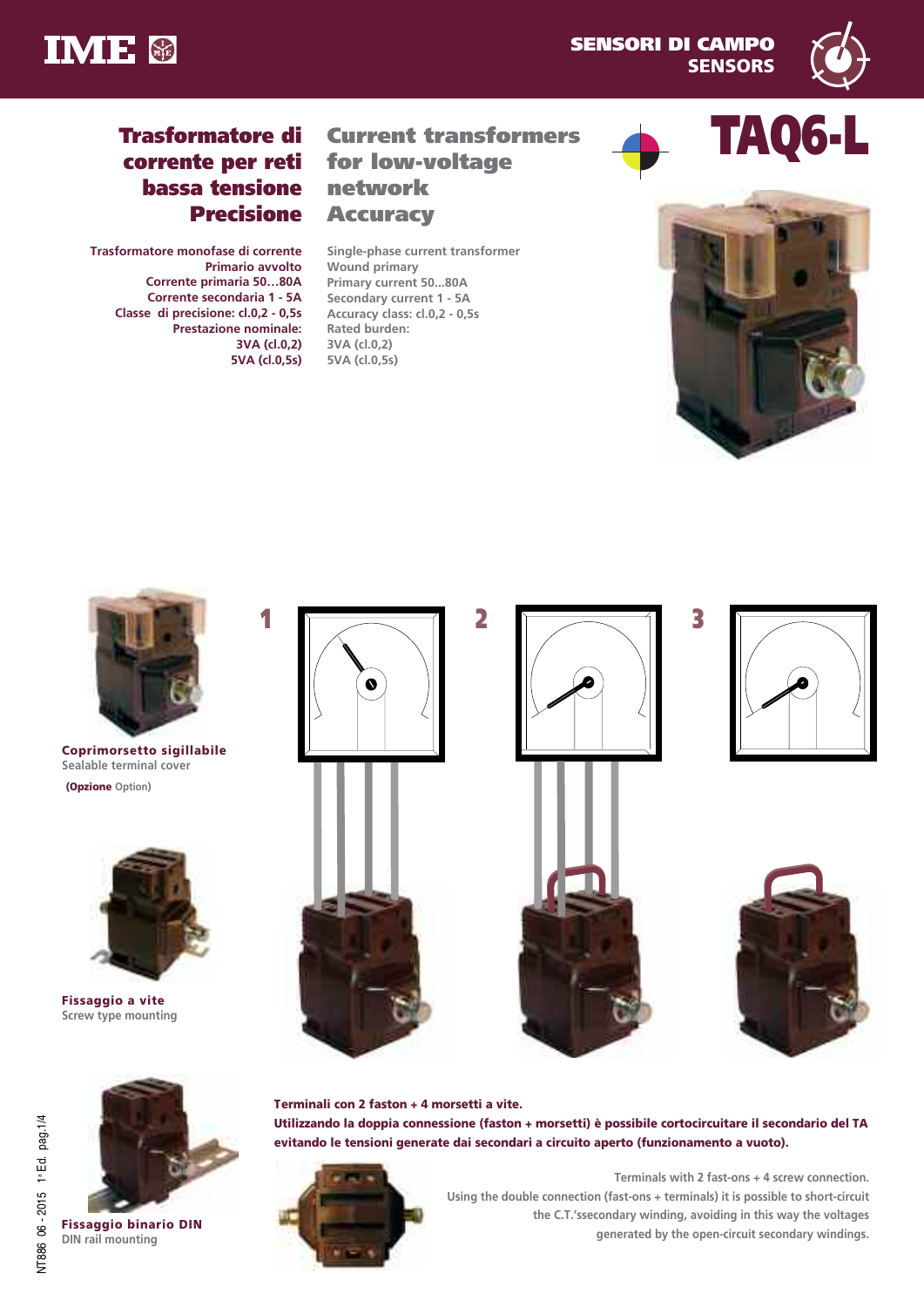|                      | <b>CODICE ORDINAZIONE ORDER CODE</b><br><b>Secondario / Secondary</b>    | Corrente primaria<br><b>Primary current</b> | CL. 0.2 | <b>CL. 0,5s</b> |  |  |  |  |
|----------------------|--------------------------------------------------------------------------|---------------------------------------------|---------|-----------------|--|--|--|--|
|                      |                                                                          |                                             |         |                 |  |  |  |  |
| 5A                   | 1Α                                                                       |                                             | VA      | VA              |  |  |  |  |
| <b>TAQ6L50B500S</b>  | <b>TAQ6L10B500S</b>                                                      | 50                                          |         |                 |  |  |  |  |
| <b>TAQ6L50B600S</b>  | <b>TAQ6L10B600S</b>                                                      | 60                                          |         | 5.              |  |  |  |  |
| <b>TAQ6L50B750S</b>  | <b>TAQ6L10B750S</b>                                                      | 75                                          |         |                 |  |  |  |  |
| <b>TAQ26L50B800S</b> | <b>TAQ6L10B800S</b>                                                      | 80                                          |         |                 |  |  |  |  |
| ATACOP13             | Accessorio coprimorsetto sigillabile / Accessory sealable terminal cover |                                             |         |                 |  |  |  |  |

### **NORME DI RIFERIMENTO**

**EN/IEC 61869-1, 61869-2**

### **CARATTERISTICHE TECNICHE**

**Corrente nominale primaria Ipr:** 50…80A

**Frequenza nominale:** 50Hz

**Frequenza di funzionamento:** 47…63Hz

**Opzione:** frequenza nominale 400Hz (prestazioni da definire)

**Corrente termica nominale permanente**  $I_{\text{cth}}$ **: 100%**  $I_{\text{or}}$ 

**Corrente termica nominale di cortocircuito**  $I_{th}$ : 30 $I_{pr}$ 

**Corrente nominale dinamica**  $I_{dyn}$ : 2,5 $I_{th}$ 

**Fattore di sicurezza (FS):** ≤ 10

**Corrente nominale secondaria Isr:** 5-1A

**Prestazione nominale:** 3VA (cl.0,2) - 5VA (cl.0,5s)

**Classe di precisione:** cl.0,2 - 0,5s

**Massima potenza dissipata <sup>1</sup> :** ≤ 4,3W

**<sup>1</sup>**Per il dimensionamento termico dei quadri

**Funzionamento garantito a secondario aperto per 1 minuto I trasformatori di corrente non dovrebbero funzionare con l' avvolgimento secondario aperto a causa delle sovratensioni potenzialmente pericolose e dei surriscaldamenti che possono verificarsi.**

**Per ovviare a questo problema è possibile utilizzare l'accessorio ATAP015 (NT710) da collegare direttamente al secondario del trasformatore, in grado di rilevare costantemente la tensione ai morsetti e qualora questa raggiunga il valore di soglia (18V) a causa di una interruzione dei collegamenti o alla rimozione delle apparecchiature, provvede automaticamente alla richiusura del circuito. Al ripristino delle condizioni normali di funzionamento si esclude automaticamente. Collegato permanentemente al secondario del trasformatore da proteggere, non influisce minimamente sulle caratteristiche e prestazioni del TA; non necessita di alcuna alimentazione esterna (autoalimentato).**

### **PRESCRIZIONI RELATIVE ALL'ISOLAMENTO**

| Trasformatore a secco, isolamento in aria                                                |  |  |  |  |  |  |  |  |
|------------------------------------------------------------------------------------------|--|--|--|--|--|--|--|--|
| Tensione massima di riferimento per l'isolamento U <sub>m</sub> : 0,72kV valore efficace |  |  |  |  |  |  |  |  |
| Livello di isolamento nominale: 3kV valore efficace 50Hz/1min                            |  |  |  |  |  |  |  |  |
| Classe di isolamento (EN/IEC 61869-1, 61869-2): B                                        |  |  |  |  |  |  |  |  |

## **LIMITI DELL'ERRORE DI CORRENTE E DELL'ERRORE D'ANGOLO**

**(EN/IEC 61869-1, 61869-2)**

### *REFERENCE STANDARDS*

*EN/IEC 61869-1, 61869-2*

### *SPECIFICATIONS*

*Rated primary current Ipr : 50…80A Rated frequency: 50Hz Working frequency: 47…63Hz Option: rated frequency 400Hz (burdens to the advised)*

*Rated continuous thermal current*  $I_{\text{cth}}$ : 100%  $I_{\text{pr}}$ 

*Rated short-time thermal current*  $I_{th}$ : 30I<sub>pr</sub>

*Rated dynamic current Idyn : 2,5Ith*

*Instrument security factor (FS): ≤ 10*

*Rated secondary current Isr : 5 - 1A*

*Rated burden: 3VA (cl.0,2) - 5VA (cl.0,5s) Accuracy class: cl.0,2 - 0,5s*

*Max. power dissipation <sup>1</sup> : ≤ 4,3W 1 For switchboard thermal calculation*

*Working time guaranteed with secondary winding open for 1 minute Current transformers should not be operated with the secondary winding open-circuited because of the potentially dangerous over-voltages and overheating which can occur.*

*To obviate this problem, it is possible to use ATAP015 (NT710) accessory to be directly connected with the transformer secondary winding, which is able to continuously detect the terminal voltage and, if the voltage reaches the threshold value (18V) owing to a connection breakdown or disconnection of the devices, automatically closes again the circuit.*

*When the normal working conditions are restored, it automatically disconnects. Continuously connected with the secondary winding of the transformer to protect, it doesn't affect at all the current transformer features or performances. It doesn't need any external supply (self-supplied).*

### *INSULATION REQUIREMENTS*

| Dry transformer, air insulation                                      |  |
|----------------------------------------------------------------------|--|
| <b>Highest voltage for equipment <math>U_m</math>:</b> 0,72kV r.m.s. |  |
| <b>Rated insulation level: 3kV r.m.s. 50Hz/1min</b>                  |  |
| Class of insulation (EN/IEC 61869-1, 61869-2): B                     |  |

### *LIMITS OF CURRENTS ERROR AND PHASE DISPLACEMENT (EN/IEC 61869-1, 61869-2***)**

| Classe di<br>precisione<br><b>Accuracy class</b> | Errore di corrente (rapporto)<br>in percento $(\pm)$ alla<br>percentuale della corrente nominale sottoindicata<br>± Percentage current (ratio) error at percentage<br>of rated current shown below |         |          | Errore d'angolo(±) alla percentuale della corrente nominale sottoindicata<br>± Phase displacement at percentage of rated current shown below |        |         |         |                                             |        |        |         |         |          |        |        |
|--------------------------------------------------|----------------------------------------------------------------------------------------------------------------------------------------------------------------------------------------------------|---------|----------|----------------------------------------------------------------------------------------------------------------------------------------------|--------|---------|---------|---------------------------------------------|--------|--------|---------|---------|----------|--------|--------|
|                                                  |                                                                                                                                                                                                    |         |          | <b>Minuti</b><br><b>Minutes</b>                                                                                                              |        |         |         | <b>Centiradianti</b><br><b>Centiradians</b> |        |        |         |         |          |        |        |
|                                                  | $1%$ In                                                                                                                                                                                            | $5%$ In | $20%$ In | $100\%$ In                                                                                                                                   | 120%In | $1%$ In | $5%$ In | $20%$ In                                    | 100%In | 120%In | $1%$ In | $5%$ In | $20%$ In | 100%In | 120%In |
| 0.5s                                             | 1,5                                                                                                                                                                                                | 0,75    | 0.5      | 0,5                                                                                                                                          | 0,5    | 90      | 45      | 30                                          | 30     | 30     | 2,7     | 1.35    | 0.9      | 0.9    | 0,9    |
| 0,2                                              |                                                                                                                                                                                                    | 0,75    | 0,35     | 0,2                                                                                                                                          | 0,2    |         | 30      | 15,                                         | 10     | 10     |         | 0.9     | 0,45     | 0,3    | 0,3    |

L'errore di corrente e l'errore d'angolo a frequenza nominale non devono superare i valori indicati in tabella, quando la prestazione è uguale a un qualsiasi valore compreso **tra il 25% e il 100% della prestazione nominale**.

*The current error and phase displacement at rated frequency shall not exceed the values given in table when the secondary burden is any value from 25% to 100% of the rated burden.*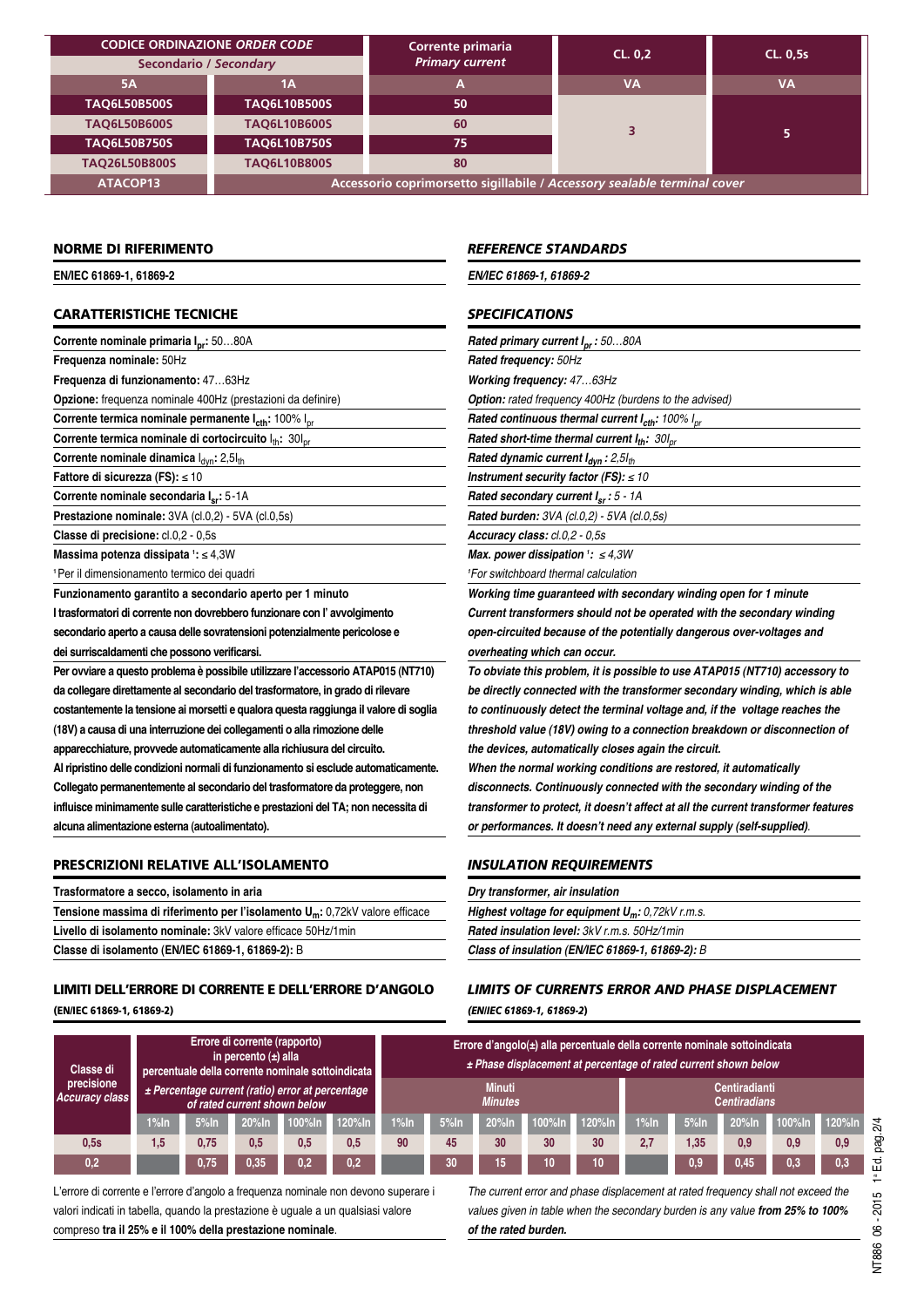### **CONDIZIONI AMBIENTALI**

#### **Installazione in situazione non esposta (EN/IEC 61869-1, 61869-2)**

**Temperatura di riferimento:** 23°C ± 1°C

**Temperatura di impiego:** -25…50°C

**Temperatura media giornaliera:** ≤ 30°C **Temperatura di magazzinaggio:** -40…85°C

**Umidità relativa:** ≤ 85%

**Adatto all'utilizzo in clima tropicale**

### **CUSTODIA**

**Materiale custodia:** policarbonato autoestinguente **Grado di protezione (EN60529):** IP40 custodia - IP20 morsetti secondari **Opzione:** coprimorsetto sigillabile **Montaggio:** a incastro su profilato 35mm, a vite per parete

**Tipo profilato:** a cappello TH35-15 (EN60715)

**Peso:** 300 grammi (Max.)

### **CONNESSIONI**

#### **PrIMArIO**

**Morsetti M6 con serraggio a dado**

**SECONdArIO**

**4 Morsetti a vite (sezione max. cavi 6mm2 ) + 2 faston (4,8x0,8mm)**

**Siglatura connessioni:** primario P1– P2

secondario s1 – s2

### *ENVIRONMENTAL CONDITIONS*

*Non-exposed installation (EN/IEC 61869-1, 61869-2)*

*Reference temperature: 23°C ± 1°C Nominal temperature range: -25…50°C*

*Daily mean temperature: ≤ 30°C*

*Limit temperature range for storage: -40…85°C*

*Relative humidity: ≤ 85%*

*Suitable for tropical climates*

### *HOUSING*

*Housing material: self extinguishing polycarbonate*

*Protection degree (EN60529): IP40 housing - IP20 secondary terminals Option: sealable terminal cover*

*Mounting: snap-on 35mm rail, screw type for wall mounting*

*Rail type: top hat TH35-15 (EN60715) Weight: 300 grams (Max.)*

### *CONNECTIONS*

#### *PRIMARy*

*Tightening by nut M6*

*SECONDARy*

*4 screw terminals (max. cable section 6mm2 ) + 2 fast-ons (4,8x0,8mm)*

*Connections label: primary winding P1 – P2 secondary winding s1 – s2*